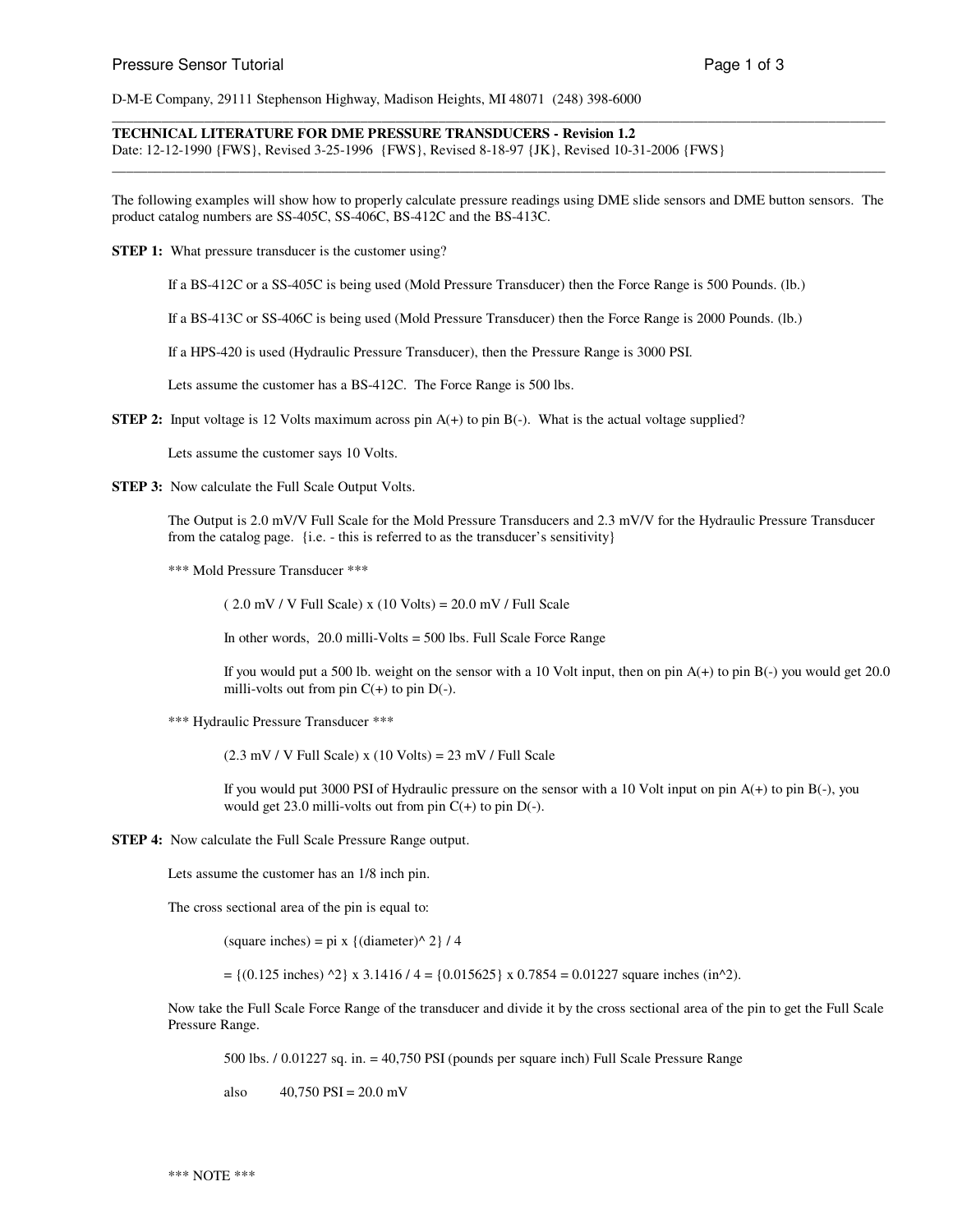### Pressure Sensor Tutorial **Pressure Sensor Tutorial** Page 2 of 3

Remember that typical plastic injection molding machines develop from 0 to 20,000 PSI range. One should select a pin size and sensor Force Range such that the operating pressure is about 75% of the Full Scale Pressure Range for the best accuracy. The minimum percentage of Full Scale Pressure Range for operating pressure should be about 15% of Full Scale Pressure Range for accuracy purposes.

**STEP 5:** Now use this information to calculate operating pressure.

Set up a ratio of the operating pressure.

we know that  $40.750$  PSI =  $20.0$  mV

Measure the output voltage from pin  $C(+)$  to pin  $D(-)$ .

Lets say the voltage is 2.5 milli-volts. (remember that input voltage is from pin  $A(+)$  to pin  $B(-)$  at 10 Volts)

Operating Pressure 2.5 mV --------------- = ------------- 40,750 PSI 20.0 mV or

Operating Press. =  $40,750$  PSI x  $(2.5 \text{ mV}) / (20 \text{ mV}) = 5,093$  PSI

## **CALIBRATION OF EQUIPMENT WITHOUT LOADING THE TRANSDUCER**

The use of a shunt resistor will allow one to simulate a full load output on the transducer. In other words, it acts like putting a 500 lb. weights on a BS-412C transducer and generating the proper Full Scale Output Voltage. This can be used to calibrate instrumentation span without devising loading equipment.

The transducer is a 350 Ohm resistor bridge configuration. Measuring resistance between pin A and pin B when the transducer is not connected to power or an instrument should give a reading from 350 Ohms to 380 Ohms.

To simulate full scale, calculate the shunt resistor as follows:

Use the measured resistance from pin A to pin B. lets assume 350 Ohms and sensitivity of 2.0 mV / V

 ${350 / 4} / {0.002 V / V} = 43,750$  Ohms shunt calibration resistor

Place the shunt calibration resistor between pin  $A(+)$  power) and pin  $C(+)$  signal). With input power of 10 Volts from pin  $A(+)$  to pin B(-), the output milli-volts should read from pin  $C(+$  signal) to pin  $D(-$ signal), 20.0 millivolts.

Using the Full Scale Pressure Range calculated in STEP 4 above would be the pressure value to calibrate your full scale readout (for that example it was 40,750 PSI).

To obtain a percentage of Full Scale for calibration, lets say you wanted a calibration number of 21% full scale which is 0.21 x 40,750  $PSI = 8,558$  PSI, you would multiply the shunt calibration resistor by the ratio of  $\{40,750$  PSI / 8,558 PSI} x 43,750 Ohms = 208,321 Ohm resistor and use that resistance value in place of the shunt resistor to simulate a 21% scale output.

### **CHECKING A TRANSDUCER TO SEE IF IT IS GOOD**

The measured resistance between the following pins should be as follows without anything hooked up to the transducer:

Pin A to Pin B  $\approx 350$  Ohms Pin C to Pin D  $\approx 350$  Ohms Pin A to Pin C  $\approx 263$  Ohms Pin A to Pin D  $\approx 263$  Ohms Pin B to Pin C  $\approx$  263 Ohms Pin B to Pin D  $\approx 263$  Ohms

Typical failure readings would be 0 Ohms (wires shorted out) or infinite Ohms (999 flashing, etc. which signifies broken wires)

Damaged transducers will not give linear responses and is typically caused from exceeding full scale pressure of the transducer which causes physical damage to the diaphragm or top surface of the transducer. These are not repairable. Also, make sure that the transducer is fully supported from the back surface with no trapped debris between it and the mold. This could cause bad readings.